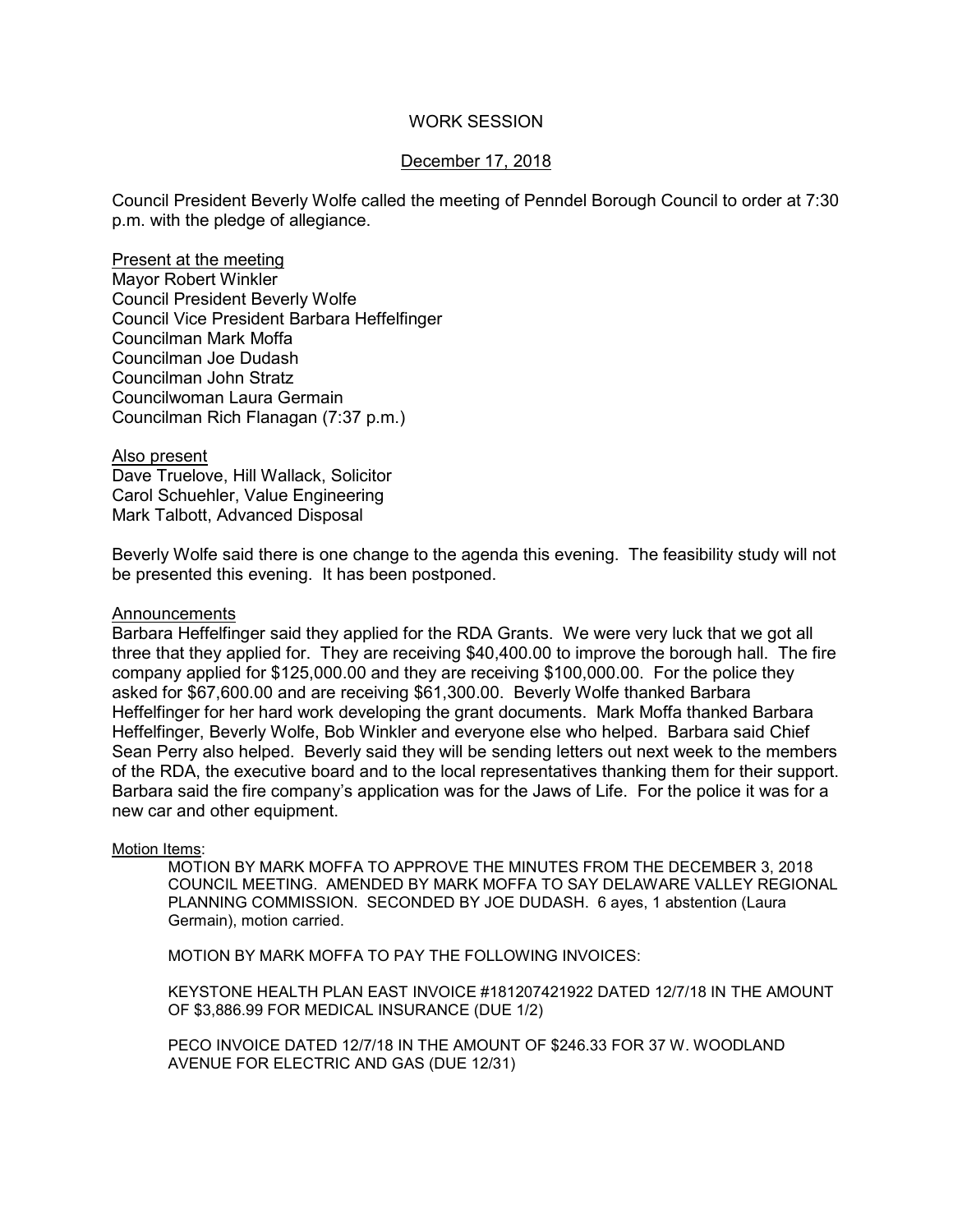PECO INVOICE DATED 12/7/18 IN THE AMOUNT OF \$26.50 FOR ELECTRIC SERVICE AT THE RECREATION FIELD (DUE 12/31)

PECO INVOICE DATED 12/10/18 IN THE AMOUNT OF \$250.95 FOR GAS SERVICE AT 300 BELLEVUE AVENUE (DUE 1/2)

COMCAST BUSINESS INVOICE DATED 12/1/18 IN THE AMOUNT OF \$131.66 FOR PD INTERNET AND VOICE (DUE 12/24). SECONDED BY LAURA GERMAIN. All ayes, motion carried.

#### President's Report

Beverly Wolfe said her report tonight was to answer some questions from last meeting. She said Mr. Flanagan, you were asking about how the MMO was calculated and who gives those numbers. She said they come from our actuary, Conrad Siegel which we already told you. That comes from the Pennsylvania Auditor General. The percentages, the figures, everything. If you look at other municipalities budgets, you will see that they also reference the MMO. Beverly said she still owes him an answer on payroll. She has an answer for Mr. Sodano who is not here this evening regarding the former Wawa area curbing with Rt. 1 being repaved. They had done Resolution 2018-10 and 2018-12, basically giving those property owners listed in the resolution relief from having to do the curbs and sidewalks. Since the Wawa project has now terminated, we do know the developer is putting in something else to develop the property. They have a new resolution which would amend and replace Resolution 2018-12 and the difference is the dates. The developer has informed the borough that they believe the work will commence on the site at the end of the first quarter of 2019 or early in the second quarter of 2019.

MOTION BY MARK MOFFA TO ADOPT RESOLUTION #2018-29 GRANTING A CONDITIONAL WAIVER FROM REQUIRED CURB AND/ OR SIDEWALK REPAIR AND RECONSTRUCTION FOR CERTAIN PROPERTY OWNERS CONNECTED WITH A PROPOSED RETAIL DEVELOPMENT. SECONDED BY JOHN STRATZ. Amanda Mieluch asked if there was any news on the development and Beverly Wolfe said there was nothing that they could announce yet. Mike Smith said he understands what they are doing but said it was pretty evident that night you made the resolution that it was based on the Wawa coming and now that it is not, this other project came up. Now you're going to take a road that is going to be completely paved and dig it up in April. Beverly Wolfe said that he was assuming that nothing is going to be developed. Mike Smith said how long it is going to take because you have land development and you have to go to the planning commission because it's all going to change. All these things have to happen in just over 4 months. It took six years for them to tell us they weren't coming. Mike said he's concerned because we're digging up a road we waited how many years for this to be done. Beverly said she is concerned too but she is also concerned about making people do thousands of dollars of concrete work that's going to be ripped up in the spring. Mike Smith said you made everyone else on Route 1 do it. Beverly said their property might not be for sale or be part of a development. Mike Smith said we as a borough need to start taking a stance and standing behind it from word one, not just keep accommodating as we go along. Dave Truelove said that's why there is a short duration in this. Mike said his problem with this is they made all those other people do it and now we're just letting others go because the possibility is there. Mark Moffa and Beverly Wolfe both said they are not letting them go. Mark said but is it fair to make them do it right now when there is a project on the horizon and they waited all this time being told they don't have to. They are trying to be fair to everyone involved. This way they get until April 30<sup>th</sup> and see where they are and we can revisit at that time. The vote was 6 ayes, 1 nay (Rich Flanagan), motion carried.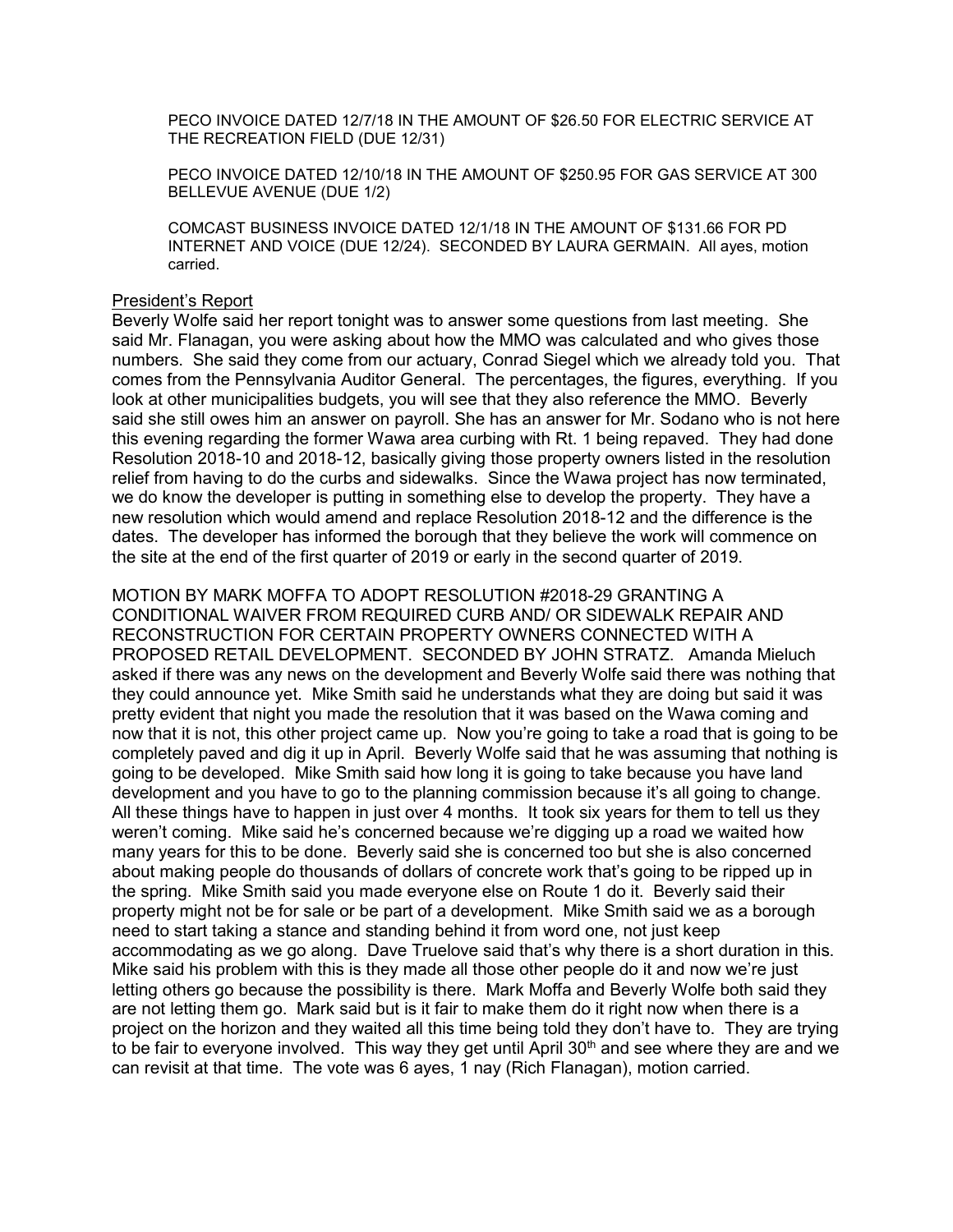#### Mayor's Report

Mayor Bob Winkler said we filled 3 boxes for Toys for Tots. Beverly Wolfe thanked him for taking care of that.

#### Solicitor's Report

Dave Truelove said they worked on drafting resolutions, ordinances and personnel issues. Had communications with council members, administration, engineer and others regarding various issues.

#### Engineer's Report

Carol Schuehler read her report which is attached.

### *COMMITTEE REPORTS*

### Refuse

Joe Dudash reported that they received the bids for the trash contract. The lowest bidder was Advanced Disposal and they are looking at a 5 year contract. He would like to hook up with either Mr. Talbot who is the spokesperson for the company or the other manager as far as the educational process for the China Sword stuff so that we can get the plastics straightened out. Beverly Wolfe read the bids. They were opened publicly on Monday, December  $10<sup>th</sup>$  at 11:00 a.m. and read aloud at 11:15 a.m. The bids were as follows: Advanced Disposal Services Eastern PA, Inc. offered a 3 year contract at \$590,266.00, a 4 year contract at \$799,444.00 and a 5 year contract at \$1,015,159.00. The second lowest bidder was Waste Management of PA, Inc. a 3 year contract at \$653,218.00, a 4 year contract at \$884,150.00 and a 5 year contract at \$1,122,010.00. The next lowest bidder was Republic Services of PA, LLC. They only offered us a 3 year contract at \$704,120.00. Last was Solid Waste Service, Inc., DBA JP Mascaro & Sons, a 3 year contract at \$742,932.00, a 4 year contract at \$1,010,688.00 and a 5 year contract at \$1,293,180.00. They have reviewed the bid by the lowest bidder, Advanced Disposal and have found it to be in compliance with the requirements of requests for bids. Dave Truelove said there were exceptions noted by Advanced Disposal's proposal but special counsel has indicated that if Advanced is going to waive the exceptions, they would be in compliance and it would be appropriate to award the contract to Advanced.

MOTION BY JOE DUDASH TO AWARD CONTRACT NO. 19-01, FOR COLLECTION AND DISPOSAL OF RESIDENTIAL SOLID WASTE, YARD WASTE AND RECYCLABLE MATERIALS, AS DESCRIBED IN THE BIDDING DOCUMENTS DATED OCTOBER 28, 2018, TO: ADVANCED DISPOSAL SERVICES, EASTERN PA, INC. (THE "BIDDER"), FOR A FIVE-YEAR CONTRACT, IN THE TOTAL AMOUNT OF \$1,015,159.00 SUBJECT TO THE CONDITIONS SET FORTH IN THE BIDDING DOCUMENTS AND FURTHER SUBJECT TO THE SPECIFICATIONS, REPRESENTATIONS, AND DETAILED DESCRIPTION OF SAID SERVICES AND BID AMOUNT(S) AS SET FORTH IN THE BIDDER'S RESPONSE TO THE BIDDING DOCUMENTS, SUBMITTED ON DECEMBER 10, 2018, AND FURTHER SUBJECT TO DELETION OF THE BIDDER'S "EXCEPTIONS" ASSET FORTH WITHIN THE BIDDER'S RESPONSE TO THE BIDDING DOCUMENTS. SECONDED BY MARK MOFFA. Mark Moffa asked Mr. Talbott if they would agree to eliminate the exceptions and Mr. Talbott said yes. Mark asked if the pickup would be the same day, Wednesday for trash, recycling, yard waste and unlimited cans and Mr. Talbott said yes. Laura Germain asked if bulk pick up would change because right now they are supposed to call the borough office and notify them if there is something really big. Mr. Talbott said if that's how it was done and it works, that is fine. Mike Smith asked how it compares to our previous years. Mark Moffa said there will be no increase for refuse for the first year and then they will start looking at increases after that. They believe it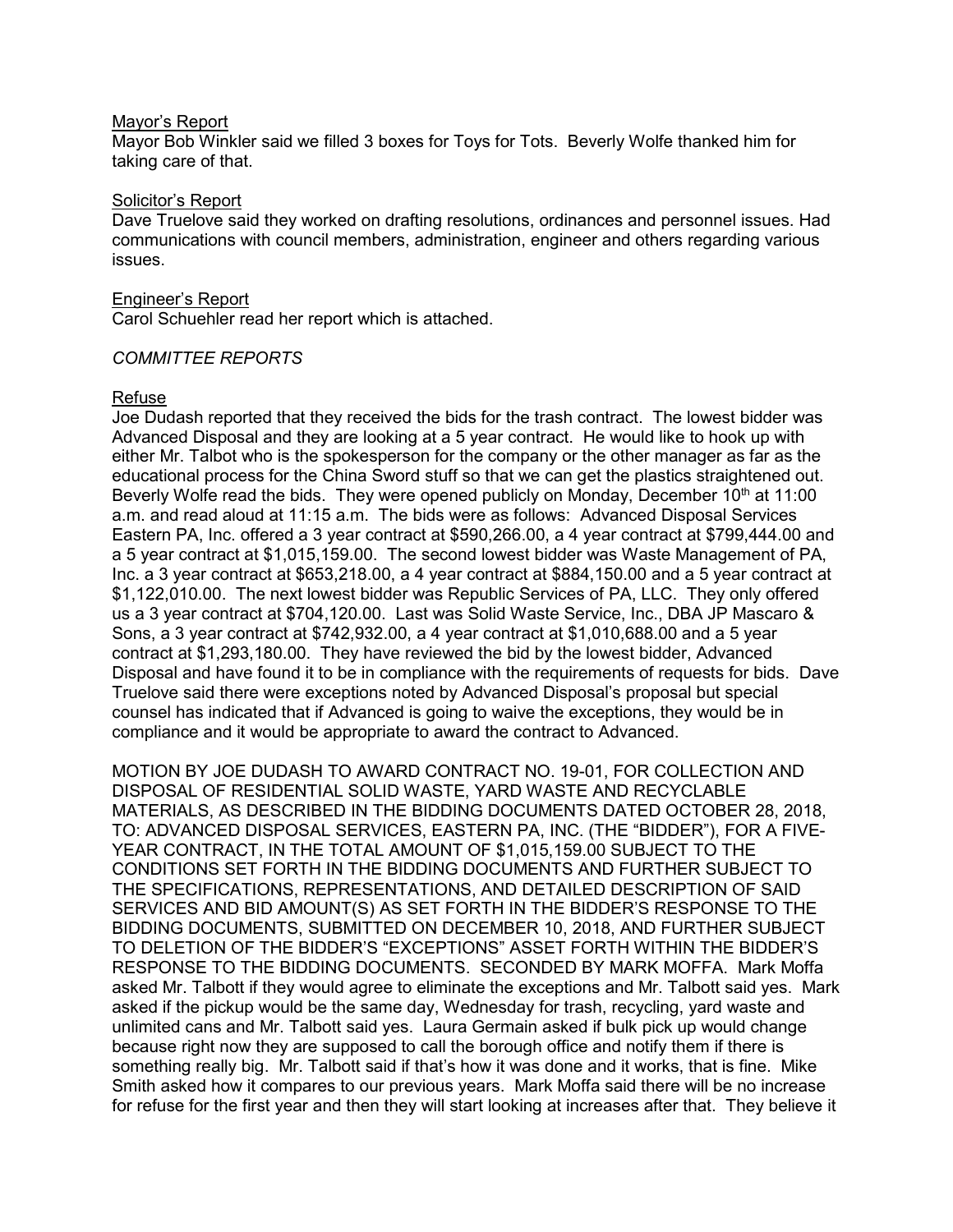might be \$20.00 next year. Beverly Wolfe said she calculated out worst case scenario and this was a pleasant surprise. Karen Flowers asked if there was an additional charge for picking up a couch. Joe Dudash said it is the same as in the past. One bulk item per residence per trash pickup. Joe said they are going to work out electronic recycling with them. Instead of waiting for the county, he wants to work out something with them that they would give us a sticker and you would pay for it and they would pick it up. Matt Germain asked when they will find out what the requirements are for recycling. Joe said with the whole China Sword thing, they will work it out. They have a great plan as far as what they put in their contract. They are going to educate us. We are single stream now and we may have to go to dual stream. They can't take plastic bags in with recycling because it screws up their machines. The market has gone down and we are not getting money back like we used to. They would get between \$35.00 - \$50.00 a ton and today they are paying \$60.00 a ton which is a \$100.00 difference. That is the main reason the pricing has changed. He commends the borough for going with a 5 year option. Recycling has come a long way. They don't want to just throw it away because pricing has changed. Rich Flanagan said over the past year they have gotten complaint on the company they had, especially with yard waste. They may not have had their cans full of that or trash and the other company would drive right by without looking. He hopes we will not have that same problem. Mr. Talbott said they would and it is a challenge when you are manually collecting trash and yard waste separately. Should there be an issue, they will address it. Mark Talbott explained about their bid and recycling. Mark Moffa said we should follow what we did with Republic Services as far as recycling. Mark Talbott said they are going to meet with their recycling partners and once he gets the information they will educate us. Their company is branching out into Bucks County and their headquarters are in Norristown. Barbara Heffelfinger said once they get all the information, the borough would like to send out a flyer and put it in the newsletter so that people are educated on what to recycle. Beverly said we will bombard people with information by newsletter, Facebook and the website to get it out there. Frank Flowers asked if you can put out 10 cans and Joe Dudash said it is unlimited. The only thing that might change is recycling. Instead of single stream, we may have to go to dual stream and have 2 different cans for that. Beverly said if we educate everyone the right way, bring a sense of responsibility for the environment. Don't be a burden, be the solution. We can try to make people aware and care. Mark Moffa said if we don't do it right, they will slap us with higher rates. Laura Germain said they were looking to do something in the borough next year for science week and she thought maybe they could do something like explain this to kids. Maybe you have something to display or someone from the company can come. Mark Talbott said they rely on you to let them know what you are doing. They can give a talk or maybe bring a truck out. He said make the request and they can accommodate. Rich Flanagan asked if we need different bins, who will supply them. Beverly said we do supply a recycling bin now from the recycling grant. We don't want to burden the residents so we will cross that bridge when we get to it. The vote was all ayes, motion carried.

### Public Safety

Joe Dudash said he met with the Mayor and Police Chief regarding the 911 computer system. Mayor Winkler explained the system which puts the police department in a different category should the tower go down and any tower that is available would become ours. They are looking at the cost. They will give the police department a portable phone which will cost 99 cents to buy it and council could also get it and it costs about \$40.00 a month for each person that would want it. It is unlimited talk, text and data. Joe said if the cell towers went down, that would be the backup. If another tower went down, it would go to the next one. They also send out portable trucks. Joe Dudash wanted to commend Officer Dallas Krum for pulling another gun off the street. He pulled over a guy on Rt. 1 who had a gun, drug paraphernalia and also a warrant.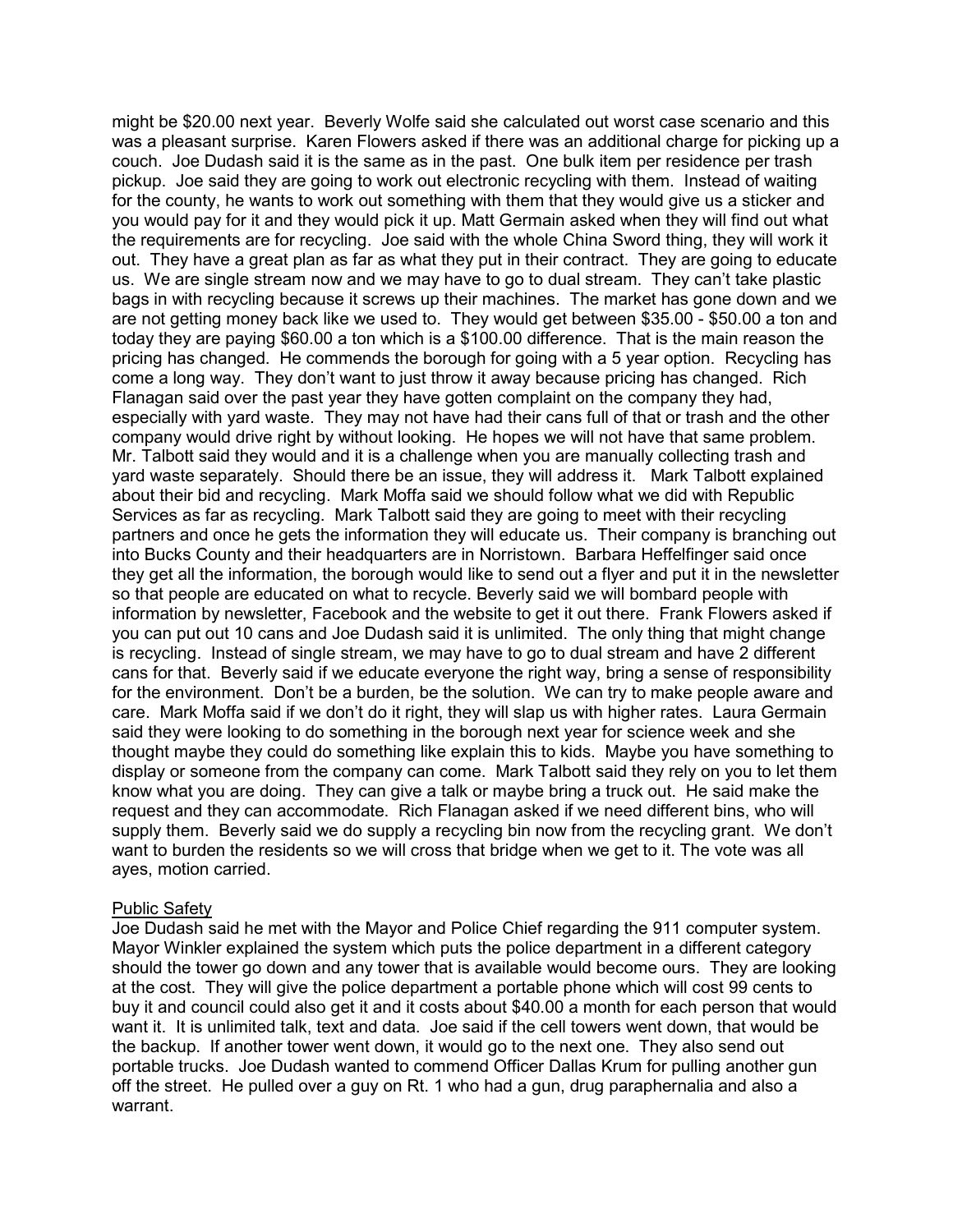### Long Range Finance Committee

Mark Moffa said they will have their first meeting on January 9<sup>th</sup>.

## Revitalization Committee

Mark Moffa just got confirmation from the county that they are targeting their next meeting for January 10<sup>th</sup>. That is not a public meeting but that should be the last private one before they have the public presentation.

# Ordinance Committee

Mark Moffa said they are looking to do the curb and sidewalk ordinance tonight. They broke that down separately from the snow. Originally Hill Wallack tried to combine it with the snow ordinance because they are contiguous in the code and were trying to save some money, but they keep getting hung up on some details and conflicts with the snow ordinance and it will require a little more time.

# Community Relations

Laura Germain said the newsletter went out. She is looking at a bunch of programs for 2019. Little free libraries, local government night, science night, which she is reaching out to the professors at where she works to see if they would like to come and do some demonstrations. Kids love science and it would get the community together. They are planning 3 newsletters next year. They are also looking at the website and logo.

# Recreation Board

Laura Germain said they didn't get to meet in November because of the snow. Beverly Wolfe asked if she, the Rec Board and the liaisons could get together after the New Year to go over some things because there has been some discrepancies and issues. She would like to fix the ordinance where everybody is more comfortable.

# Community Development

Barbara Heffelfinger said she mentioned the RDA grants at the beginning. She is currently working on 2 other grants, one for trash bins which is due Thursday and another for Green Light Go which is due in January. Barbara said that Carol Schuehler is her rock. Barbara said Carol is so helpful with technical information and thanked her for her work. Beverly said if they run into a roadblock with any of the grants, with her years of expertise, she lets them know what to do and she thanked Carol as well. Barbara said Carol completed the PA Small Water Grant. That was too technical for herself. That was all Carol. They are still waiting to hear about the Rec Field lights grant. Beverly said they will find out Wednesday about the Multi-Modal grant which was done by the Redevelopment Authority.

### Streets

John Stratz said they were supposed to meet with the street light person about the street light program tonight but due to unforeseen circumstances, they were pushed back. Phase 1 was the feasibility study which was supposed to be this Wednesday and is pushed to January. Phase 2 is them coming to council meetings and explaining everything to us which will be through January and February. They will be discussing specific needs for the borough, high crash areas, and high crime areas. Phase 3 is project analysis. The street light procurement program will work directly with PECO to bring us savings on electricity through buy backs and light controls. We can do custom controls. Right now the controls are on the lights. When it gets dark, they go on. Custom control is done right here. For Christmas we could have red and green lights, not that we want that, but we will have options. The final phase will be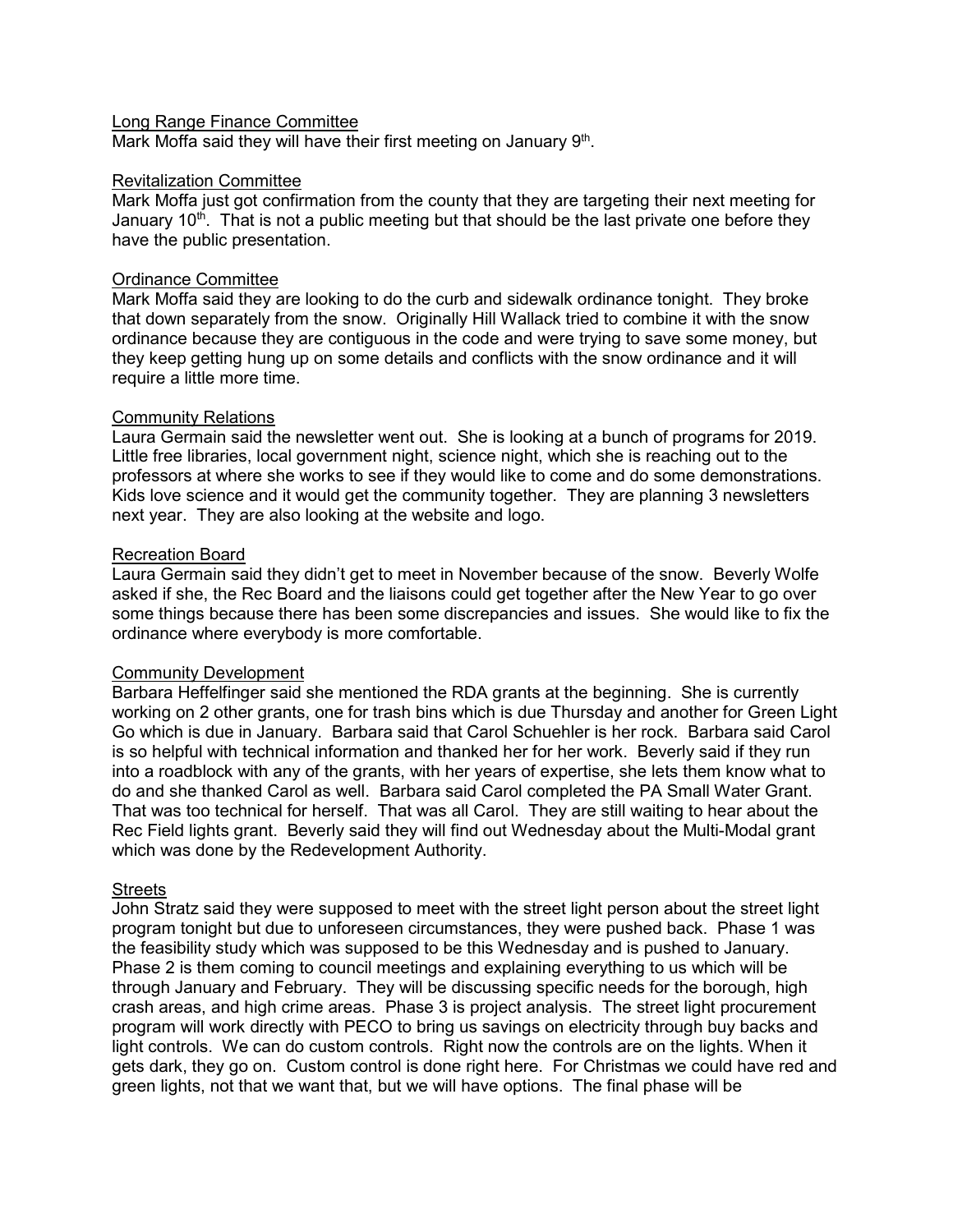construction. Pre-construction, construction, post construction. This is to work out any bugs. They will not leave us until we are completely happy. Completion should be 2019-2020. They will be doing another pothole run before bad weather hits because they will only get worse if you don't. In the spring, they will probably have a whole new slew of potholes.

#### Old Business

Mark Moffa brought up the bench that the Eagle Scout is going to make for the rec field and the dedication of it to Marta Gross's husband. It is a delicate situation because dedicating it to one individual when there are more that served in Penndel. He would like to give Karen Flowers the peace of mind and to go and get that plaque. Bob Winkler said not to get bronze because it will be taken. Beverly said they should probably get resin or marble. A small piece of marble is not worth anything for someone to steal. Mark Moffa said it is unclear if council has to do a resolution or the rec board can just do it but Karen Flowers would like a nod from council. Mike Smith said he has a friend who does laser engraving and will take care of the plaque. Everyone wanted the Marine symbol on it but Frank Flowers said if you did that you would offend other people. You need permission to do that. Joe Dudash said the flag down at the memorial is torn. Beverly said they would get a new one.

### New Business

MOTION BY LAURA GERMAIN TO APPOINT AMANDA MIELUCH TO THE RECREATION BOARD SEAT EXPIRING 12/31/18. SECONDED BY MARK MOFFA. All ayes, motion carried.

MOTION BY LAURA GERMAIN TO APPOINT AMANDA MIELUCH TO THE RECREATION BOARD WITH A TERM COMMENCING 1/1/19 THROUGH 12/31/23. SECONDED BY JOE DUDASH. All ayes, motion carried.

MOTION BY LAURA GERMAIN TO APPOINT KAREN FLOWERS TO THE RECREATION BOARD SEAT EXPIRING 12/31/19. SECONDED BY JOE DUDASH. Beverly Wolfe revised the revised the motion. MOTION BY LAURA GERMAIN TO APPOINT ALISON NICKERSON TO THE RECREATION BOARD SEAT EXPIRING 12/31/19. SECONDED BY JOE DUDASH. All ayes, motion carried.

MOTION BY BARBARA HEFFELFINGER TO APPROVE INSTALLATION OF A NEW LED STREET LIGHT AT LINCOLN HWY. AND NESHAMINY STREET BY ARMOUR & SONS ELECTRIC FOR \$1,206.71. Beverly asked Mayor Winkler if this had already been done. She said someone took out the pole by a car accident. They also took out our light. There is a claim in to subrogate through insurance but we need a light now so they authorized the street light installation as a matter of public safety. SECONDED BY JOE DUDASH. All ayes, motion carried.

MOTION BY JOHN STRATZ FOR THE REVIEW OF SEWER/REFUSE BILLING UNITS CHANGE REQUEST FOR ACCOUNT #367C FROM 2 SEWER, 2 TRASH TO 1 SEWER AND 1 TRASH. Beverly Wolfe explained there was a business and it is no longer a business. SECONDED BY MARK MOFFA. Barbara Heffelfinger wanted to know where the property is and what it is because they knew when they did it before she knew exactly where it was and what the situation was. Mark Moffa said it is 176 Durham Rd. Bob Winkler said it was Guns & Things. Dave Truelove suggested that they table it to get more information. MOTION BY JOHN STRATZ TO TABLE THE MOTION. SECONDED BY JOE DUDASH. All ayes, motion carried. Mike Smith asked if they are advising them of the cost to re-hook up if they so determine to do so. Mike Smith said the address is totally different than Guns & Things. It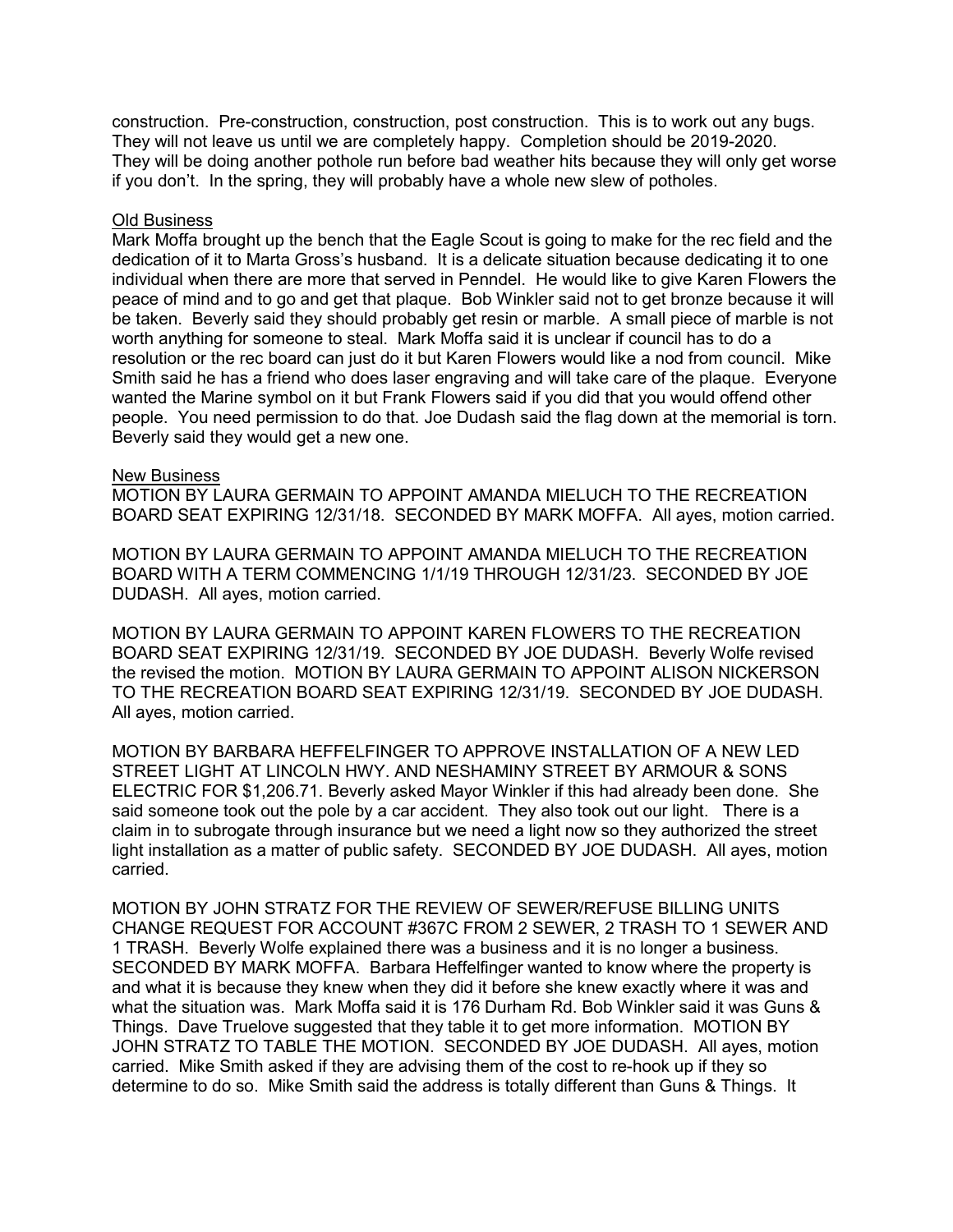shows the double house next to the old Getty station. Bob Winkler said it was 2 apartments at Moyer's house. Beverly said they will get more information.

MOTION BY JOHN STRATZ TO AUTHORIZE ADVERSTISEMENT OF ORDINANCE #2018-5 AMENDING CHAPTER 322 "SEWERS" ARTICLE II SEWER RENTS. Beverly Wolfe explained that it gives the rates, the 1.2% Bucks County Water & Sewer increase. Dave Truelove said they are not passing it, they are advertising it for the December 28<sup>th</sup> meeting. SECONDED BY BARBARA HEFFELFINGER. All ayes, motion carried.

MOTION BY BARBARA HEFFELFINGER TO AUTHORIZE ADVERTISEMENT OF ORDINANCE #2018-6 AMENDING CHAPTER 350 "STREETS AND SIDEWALKS" ARTICLE II CURB AND SIDEWALK CONSTRUCTION. Mark asked Carol to explain the reasoning behind the ordinance. Carol Schuehler said it is more legal questions than engineering questions. You aren't actually changing the description of curbs and sidewalks. You're not actually changing the guidelines on conditions of the curbs and sidewalks. What this really changes is the procedures and the collection procedures that are associated with it based on Dave Truelove's office's recommendations. It will bring it more into line with current law and also make sure the borough is protected for any legal costs that are incurred. Mark Moffa said this is also for any issues that may come to light as they did a lot of work on the curbs this year and more to come next year. SECONDED BY LAURA GERMAIN. Amanda Mieluch asked where the advertisement is and Beverly told her in the Bucks County Courier Times and is required by law. Dave Truelove said it goes in the newspaper of general circulation. Amanda just wanted to make sure it wasn't something that was just online. Beverly said they are required by borough code to publish it in print. Dave Truelove said they will have a copy of the advertisement and the day it was run. The vote was all ayes, motion carried.

#### Persons to be heard

*Amanda Mieluch, 16 Oak Avenue*, had a comment about the newsletter. She got 2 newsletters that she thinks came from the borough. On the one, the ink was horrible and she couldn't read it. Beverly and Laura asked which one and she said the one from the summer. The recent one she got the pages faded out. The only one that was really good was the pictures of the democratic people who are on council now. Mark Moffa said that is a different newsletter. Amanda said she understands that and knows that it's all basically coming from the same place. Beverly and Barbara told her it was not. She would rather see the one coming from the borough in better print so that she can read it than the one that is coming from a political party. She is inundated with this political stuff all year long, especially around election time and she does not want that stuff coming to her house all the time. Why should she be reading something like that when something that is important to her which is what's going on in the borough, she can't even read? Barbara asked if she would like to have her name deleted from the Friends of Penndel and Amanda said yes. Mark Moffa said he appreciates her comments as someone who is sort of in that industry. He knows it's an effort to get those things out. He thinks that print quality of the photos was poor on the borough newsletter and he would like to see that improved. He would like to help since he has some expertise in that area as evidenced from the other newsletter which was from his desk, he would be glad to help. Beverly made it clear that there are publications from the Borough of Penndel which is the information Amanda wants and then there is private publications. Beverly understands that and knows it is important information that she needs to have. Barbara said they have trouble because of the budget to get information out to the public. They either do it here and pay for the paper and the toner and the labels or they can send it out and have it printed. Laura said they print it out from the borough computer and copy it here. That is what their budget allows them to do. They will work on making the next newsletter better.